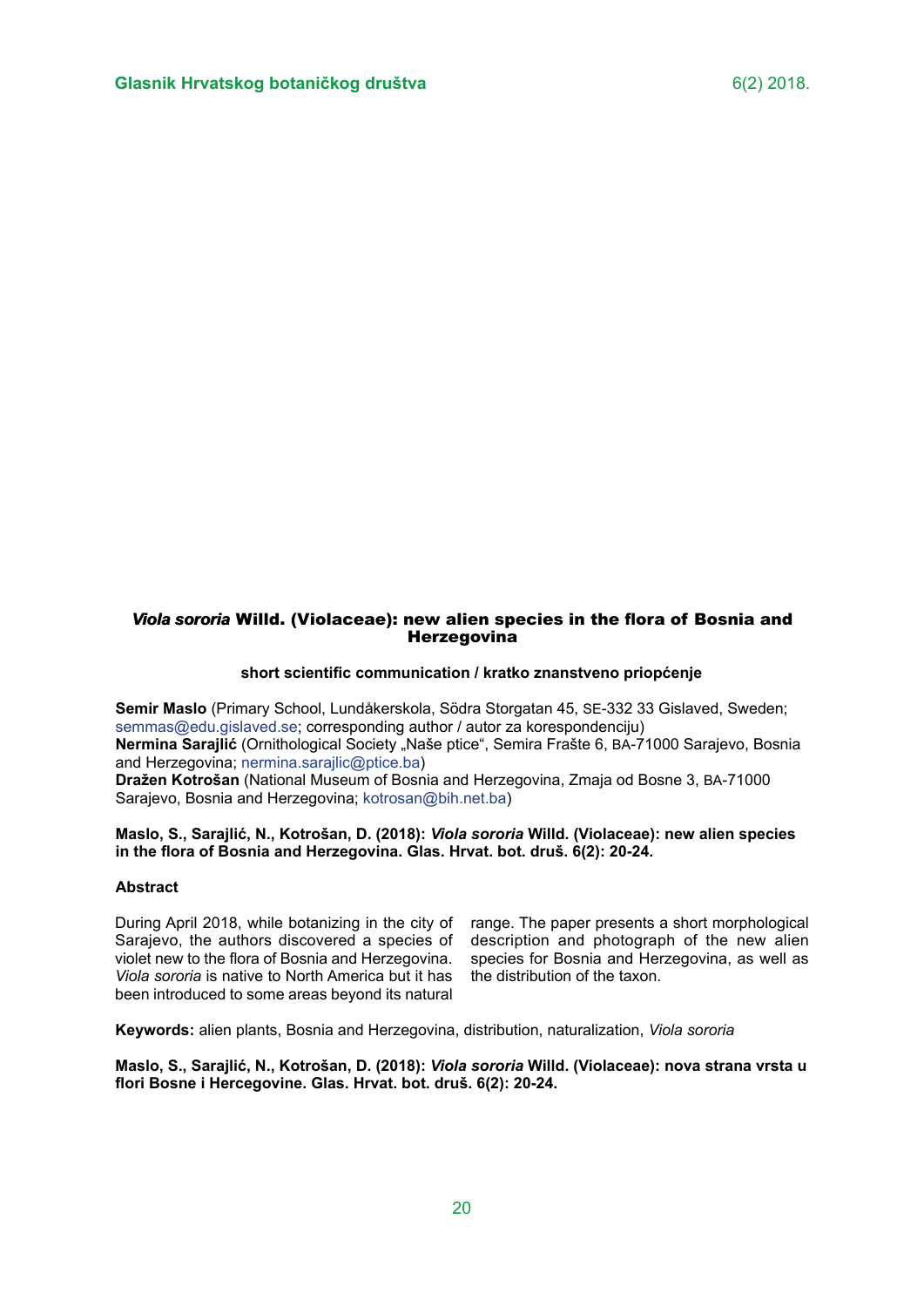#### **Sažetak**

Prilikom botaniziranja u gradu Sarajevu tijekom travnja 2018. zabilježena je vrsta ljubičice koja je nova za floru Bosne i Hercegovine. *Viola sororia*  je autohtona za područje Sjeverne Amerike,

**Ključne riječi:** Bosna i Hercegovina, naturalizacija, rasprostranjenost, strane vrste biljaka, *Viola sororia*

distribucije.

## **Introduction**

*Viola* L. (Violaceae) is a large genus of about 600 species native to temperate regions and mountain areas in the tropics worldwide (Wahlert et al. 2014). Many species are cultivated as ornamentals outside their native distribution range. Seven species of the genus *Viola* have been reported as introduced in Europe (Raab-Straube & Henning 2018). No alien species of the genus *Viola* have been recorded in Bosnia and Herzegovina so far (Beck-Mannagetta 1918). *V. sororia* Willd. has been reported in Europe as introduced in Hungary (Balogh et al. 2004), Slovenia (Bačič 2007, Dakskobler & Trnkoczy 2010, Hroneš & Kobrlova 2013), Austria (Fischer et al. 2005), Slovakia (Mereda et al. 2008), Poland (Pliszko 2015) and Italy (Galasso et al. 2018). Recently it was found in Istria (Croatia), but only as cultivated plant (Rottensteiner 2014).

#### **Material and methods**

The field study was conducted in spring 2018. Digital photographs and GPS coordinates were taken in the field. Identification of the specimens was done according to Russell (1965), Gil-ad (1997), McKinney & Russell (2002) and Little & McKinney (2015). The nomenclature follows American authors (Gil-ad 1997, 1998, McKinney & Russell 2002, Little & McKinney 2015). The specimens were collected and stored in the Herbarium of the National Museum of Bosnia and Herzegovina (SARA-51820).

# **Results and discussion**

*Viola sororia* Willd., Enum. Hort. Berol. 1: 72 (1809), also known as Common Blue Violet, originated in the eastern and central part of North America, and is cultivated and occasionally escapes from cultivation in some parts of Europe. This species is classified into the section *Plagiostigma*  Godr., subsection *Boreali-Americanae* (W. Becker) Gil-ad (Gil-ad 1997).

ali je unešena u neka područja izvan prirodnog areala. U radu se donosi kratak opis morfoloških karakteristika vrste, fotografija kao i karta

*V. sororia* is one of the most common and most variable North American wild violets, cultivated in Europe. It is pretty like *V. cucullata* Aiton which is represented in gardens by several colour variants (Cullen et al. 1997). In order to separate these two species, we offer the adjusted key according to Gilad (1997), McKinney & Russell (2002) and Little & McKinney (2015).

- 1 Leaves and flowers noticeably erect; sepal auricles 2 - 6 mm long, prominent; lateral petals longer than lower petal; cleistogamous peduncles ascending to erect, cleistogamous sepal auricles prominent and ½ as long to almost as long as sepals; seeds nearly blackish red; plants of mesic to wet habitats .................................*V. cucullata*
- 2 Leaves and flowers erect to ascending; sepal auricles 1 - 2 mm long, not prominent; lateral petals equalling the lower petal; cleistogamous peduncles prostrate to ascending, cleistogamous sepal auricles less than ½ as long as sepals; seeds dark greyish brown; plants of dry or mesic habitats ................................................*V. sororia*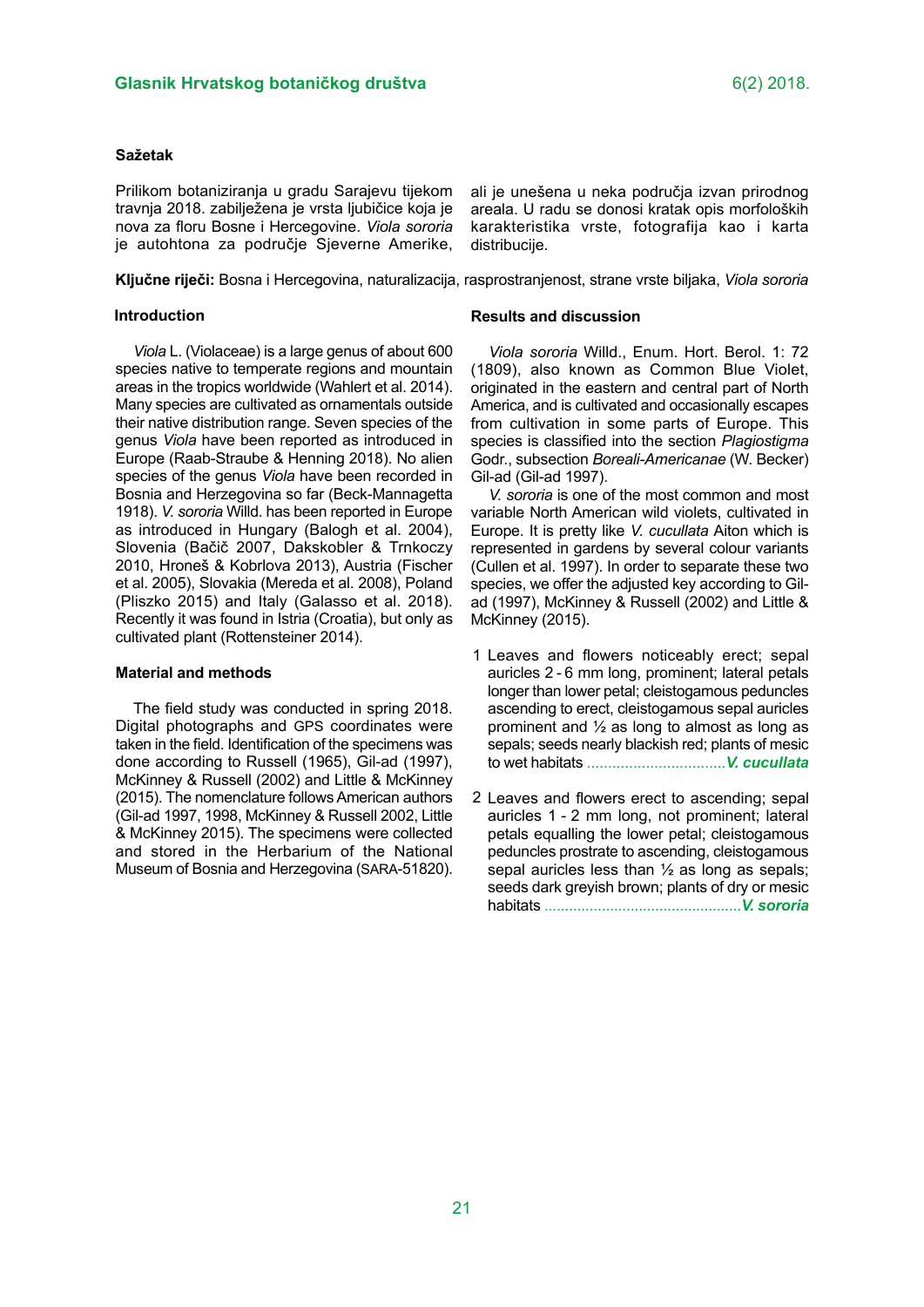

**Figure 1.** a) *Viola sororia* herbarium specimen deposited in SARA, b) *V. sororia* f. *priceana* along the Wilson promenade in the centre of Sarajevo (Photo: N. Sarajlić).

Morphological description of *V. sororia* (Fig. 1): acaulescent, homophyllous, non-stoloniferous perennial herb; rhizome thick, fleshy, scaly, sometimes branching. Leaves basal, stipules linear-lanceolate, green with red-purple, margins scarious, apex acute; petioles pubescent, green. Mature leaves dark green and thickish, ovate to orbicular, pubescent, base cordate, margins crenate to serrate, ciliate. The flowers are usually purple, but colour variants occur, including one of white flowers heavily striped purple in the center, sometimes referred to as the Confederate violet (*V. sororia* forma *priceana*). Flowers are at about the same level as the top of the leaves. Sepals short-ciliate toward the base, their broad auricles appressed, 1-2 mm long, not prominent. Lateral petals bearded at base, equalling the lower petal. Cleistogamous flowers on prostrate to ascending peduncles, cleistogamous sepal auricles less than ½ as long as sepals. Seeds are dark greyish brown, with a short caruncle. Chromosome counts are 2n=54 (Russell 1965, McKinney 1992, Gil-ad 1997, McKinney & Russell 2002, Little & McKinney 2015).

*V. sororia* is one of the most common and most variable North American wild violets, cultivated in Europe in the form of several colour variants: cultivar 'Freckles', with spotted blue and white petals and a greenish corolla throat, cultivar 'Albiflora' with white petals and cultivar 'Priceana' with white petals and violet veins at their basis (Cullen et al. 1997, Hroneš & Kobrlova 2013). The populations recorded in Sarajevo belong to morphotype Priceana. This morphotype is cultivated in the Botanical Garden of the National Museum in Sarajevo and spreads spontaneously to the nearby area.

The first finding of this species for Bosnia and Herzegovina is coming from Sarajevo 2018, near the National Museum in Sarajevo. Three small groups of individuals were recorded, one near the National Museum (43° 85' 46.38" N; 18° 40' 17.73" E, loc. 1), and two growing along the Wilson promenade (43° 85' 36.08" N; 18° 40' 09.60" E, loc. 2, and 43° 85' 34.94" N; 18° 39' 57.65" E, loc. 3 (Fig. 2).It is uncertain how this species was introduced into Bosnia and Herzegovina, most likely as an escapee from the Botanical Garden of the National Museum in Sarajevo.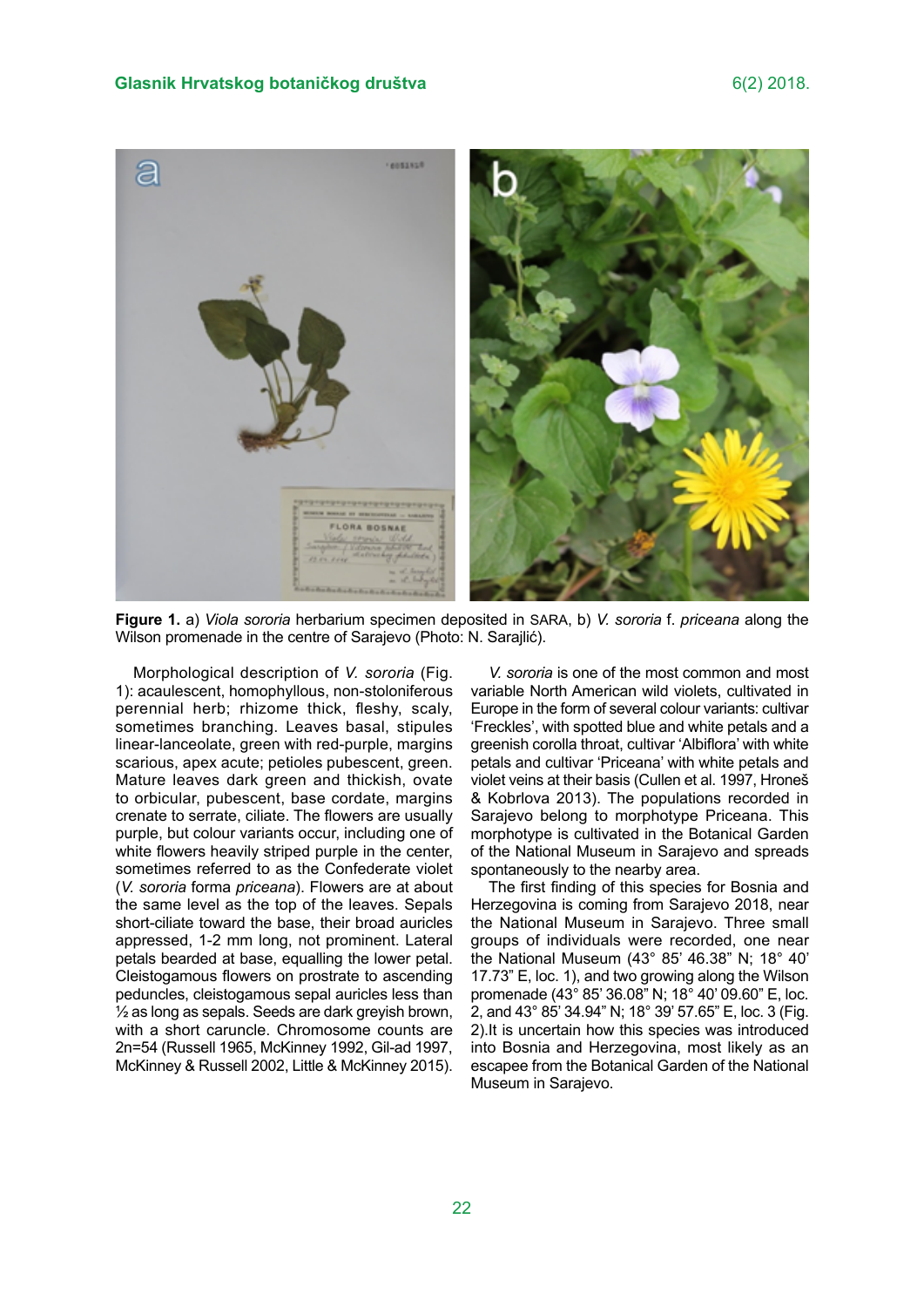

**Figure 2.** Localities of *Viola sororia* in the city of Sarajevo.

*V. sororia* and *V. cucullata* are often confused. Several characteristics can reliably separate the two species. *V. sororia* grows in well-drained habitats, while *V. cucullata* can be found in wetter places. The leaves of *V. sororia* often overtop the flowers, while *V. cucullata* has flowers on very long peduncles which usually overtop the leaves. Finally, *V. sororia* has lateral petals equalling the lower petal and in the other species the lower petal is shorter than the laterals.

#### **References**

- **Beck-Mannagetta, G. (1918):** Flora Bosne, Hercegovine i bivšeg Sandžaka Novog Pazara 2 (8). Glasnik Zemaljskog muzeja u Bosni i Hercegovini 30: 177-217.
- **Bačič, T. (2007):** Violaceae. In: Martinčič, A., Wraber, T., Jogan, N., Podobnik, A., Turk, B., Vreš, B., Ravnik, V., Frajman, B., Strgulc Krajšek, S., Trčak, B., Bačič, T., Fischer, M. A., Eler, K., Surina, B.: Small flora of Slovenia. Tehniška založba Slovenije, Ljubljana, 415-422. •
- **Balogh, L., Dancza, I., Király, G. (2004):**  Actual list of neophytes in Hungary, and their classification according to their success. In: •

According to Richardson et al. (2000), the observation period is too short to declare a state of naturalized species. Therefore, this species can be considered an alien casual for now, and further field investigations would contribute to the proper status attribution.

#### **Acknowledgements**

We would like to thank to Jessica Andersson for improving the English of this paper.

Mihály, B., Botta-Dukát, Z. (eds.): Biological invasions: Invasive plants. Természetbúvár Alapítvány, Kiadó, Budapest, 61-92.

- **Cullen, J., Knees, S. G., Cubey, H. S. (eds.) (1997):** The European Garden Flora Volume 5. Dicotyledons (Part III). Cambridge University Press, Cambridge.
- **Dakskobler, I., Trnkoczy, A. (2010):** Notulae and floram Slovenije: *Viola sororia* Willd. = *V. cucullata*  auct., non Aiton = *Viola obliqua* Hill: New records of adventitious species in the Alpine, Pre-Alpine, Dinaric and Sub-Mediterranean phytogeographic region of Slovenia. Hladnikia Ljubljana 25: 45-67.